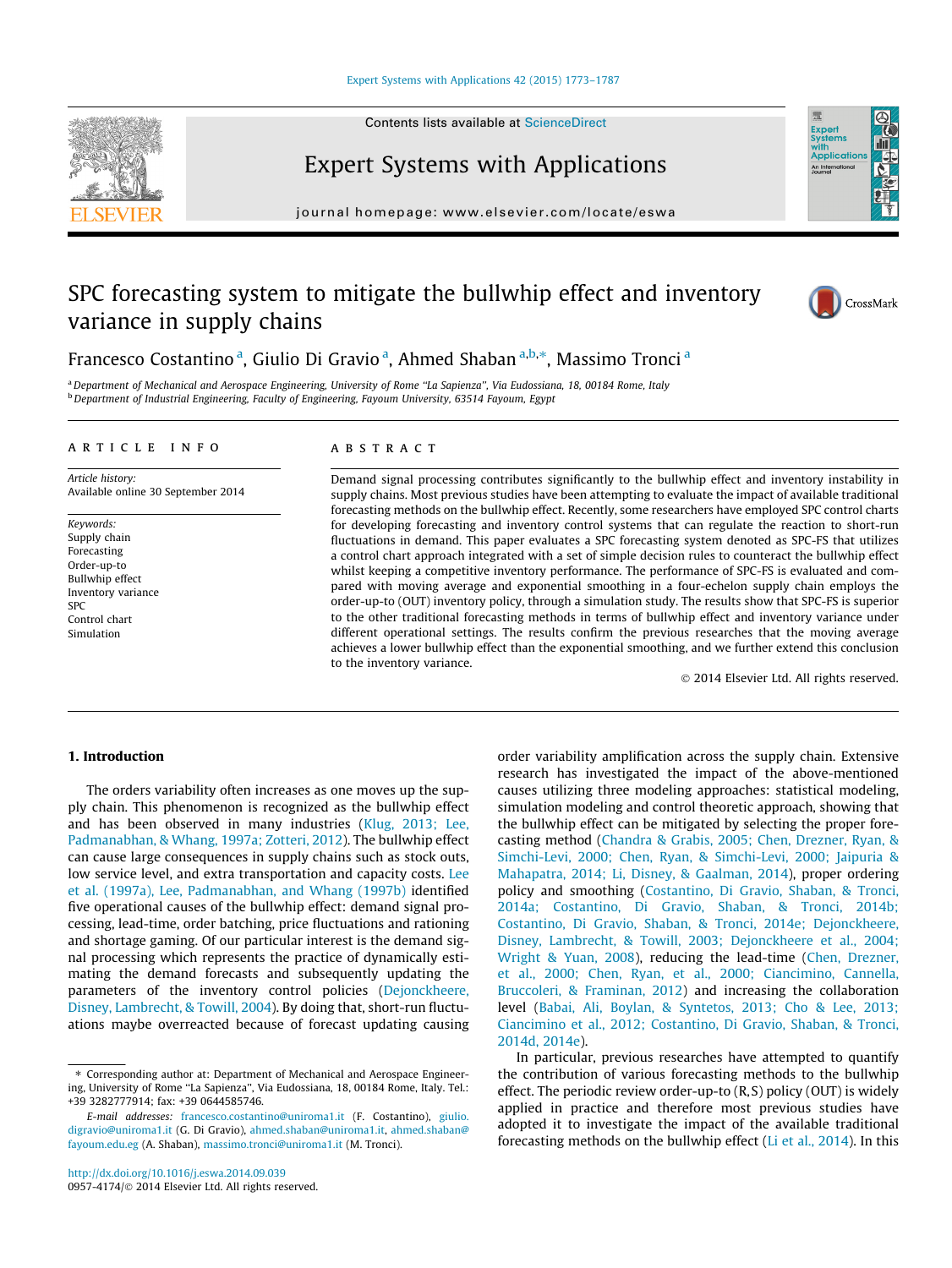policy, the order is generated to recover the gap between the target and current levels of inventory position, where the target level is dynamically updated with demand forecast every review period. [Chen, Drezner, et al. \(2000\)](#page--1-0) have quantified statistically the bullwhip effect in a two-stage supply chain (single supply chain consisting of a demand point (customer), a stocking point (retailer), and an outside supplier/manufacturer) employs OUT with moving average (MA) and experiencing autoregressive AR(1) demand process. They have further extended this analysis to the exponential smoothing (ES) showing that, if both methods are set to achieve the same forecasting accuracy, then ES produces higher bullwhip effect ([Chen, Ryan, et al., 2000](#page--1-0)). [Dejonckheere et al. \(2003, 2004\)](#page--1-0) have confirmed these results through a control theoretic approach. [Zhang \(2004\)](#page--1-0) has found statistically that the bullwhip effect measures under MA, ES and minimum mean-squared error (MMSE) have distinct properties in relation to lead-time and demand parameters. [Ma, Wang, Che, Huang, and Xu \(2013\)](#page--1-0) derived bullwhip effect and inventory variance for MMSE, MA and ES under price sensitive demand. [Li et al. \(2014\)](#page--1-0) quantified and compared the bullwhip effect under Naïve, MA, ES, Holts method and dampened trend method. Further related research on the effect of traditional forecasting methods can be found in [Bandyopadhyay and](#page--1-0) [Bhattacharya \(2013\), Bayraktar, Lenny Koh, Gunasekaran, Sari,](#page--1-0) [and Tatoglu \(2008\), Kelepouris, Miliotis, and Pramatari \(2008\)](#page--1-0) [and Wright and Yuan \(2008\)](#page--1-0). [Table 1](#page--1-0) summarizes the related literature to this study.

The majority of the previous studies have been focusing only on characterizing the impact of the available traditional forecasting methods (time series models) on the bullwhip effect with limited ideas for novel forecasting systems (see also, [Table 1\)](#page--1-0). However, most recently, some researchers have attempted to develop improved forecasting systems based on artificial intelligence techniques (AI) and compared them against the traditional methods in terms of bullwhip effect measures [\(Campuzano-Bolarín, Mula, &](#page--1-0) [Peidro, 2013; Jaipuria & Mahapatra, 2014\)](#page--1-0). Although implementing artificial intelligence methods may improve forecasting performance, they have limited usage, require advanced level of knowledge, and practitioners always prefer easy-to-use management tools. [Table 1](#page--1-0) also indicates limited research has been focusing on both the bullwhip effect and inventory variance while evaluating the available forecasting methods ([Hussain, Shome, & Lee,](#page--1-0) [2012; Ma et al., 2013](#page--1-0)). In supply chains, both downstream and upstream echelons have different interests in forecast updating where upstream echelons desire forecasting method chosen by the downstream echelons to smooth the bullwhip effect while the downstream echelons has an interest in minimizing inventory variance ([Ma et al., 2013\)](#page--1-0). In general, there is a lack of studies that have attempted to develop bullwhip effect solutions without major implementation effort [\(Chandra & Grabis, 2005\)](#page--1-0). This is the main objective of this research as we attempt to present and evaluate an easy-to-implement forecasting system that can counteract the bullwhip effect without affecting inventory performance.

The classical forecasting approach looks at demand forecasting and inventory management as two independent stages without interactions, which may cause a sub-optimal performance of the whole system [\(Babai et al., 2013\)](#page--1-0). In inventory systems (e.g., OUT), the target inventory level is dynamically updated with demand forecast (over the lead-time) leading to variation in replenishment orders that induces the bullwhip effect, however, maintaining a fixed target level or reducing its variability would mitigate or eliminate the bullwhip effect, respectively. In traditional forecasting systems such as MA and ES, that are commonly used in practice, the sensitivity to demand changes can only be controlled through a single smoothing dimension. They are rigid systems to allow controlling the trade-off between responsiveness (following the demand changes very closely) to keep desired

service level and mitigating the bullwhip effect through avoiding over/under-reaction to demand changes [\(Dejonckheere et al.,](#page--1-0) [2003, 2004\)](#page--1-0). Therefore, forecasting should be protected from the over/under-reaction to short-run fluctuations in demand/incoming order without affecting inventory performance [\(Jaipuria &](#page--1-0) [Mahapatra, 2014](#page--1-0)). This protection can be achieved by embedding a simple monitoring tool to the forecasting system such as control charts to regulate forecasting sensitivity to demand changes ([Costantino et al., 2014e\)](#page--1-0). Control charts have recently been employed successfully to develop easy-to-implement forecasting and inventory control systems for dynamic environments like supply chains as can be found in [Pfohl, Cullmann, and Stölzle \(1999\),](#page--1-0) [Lee and Wu \(2006\), Cheng and Chou \(2008\), Kurano, McKay, and](#page--1-0) [Black \(2014\) and Costantino et al. \(2014a, 2014b, 2014e\).](#page--1-0)

In particular, [Cheng and Chou \(2008\)](#page--1-0) contributed in ESWA with an integrated inventory control system that employs the ARMA and Shewart control charts with the western electric rules, to determine the time and the quantity to order. However, their inventory system produces replenishment order without differentiating between forecasting and inventory control. [Costantino et al.](#page--1-0) [\(2014a, 2014b, 2014e\)](#page--1-0) have alternatively developed and evaluated novel inventory control systems that differentiate between forecasting and inventory position control in which two control charts are integrated to estimate expected demand and adjust inventory position (net inventory level + supply line inventory), respectively. The first control chart represents a simple and easy-to-implement forecasting mechanism to estimate the expected demand based on the current variation of the incoming orders/demand through a set of decision rules without over/under-reaction to demand changes. The second control chart is employed to control the inventory position whilst allowing order smoothing. They evaluated this inventory control system in a multi-echelon supply chain through simulation and found that it is superior to the OUT policy integrated with MA under various operational settings. They have reported that their forecasting system, we denote as SPC-FS, can achieve a higher ordering and inventory stability than MA but indicated that further investigations are still needed. Specifically, their research was mainly focused on the performance of the inventory replenishment policy as a whole and therefore the effectiveness of SPC-FS has not been extensively characterized.

This research focuses mainly on the forecasting part of their proposed system by integrating SPC-FS with OUT ordering system and comparing its forecasting performance with other common forecasting systems, i.e., MA and ES. This inventory system (SPC-FS + OUT) works as an expert system since it combines novel forecasting system (SPC-FS) and traditional ordering policy (OUT) and SPC-FS's rules can be tuned based on practitioners knowledge. The MA and ES are selected as benchmark because of their popularity in practice and literature (see, [Table 1\)](#page--1-0). The popularity of MA and ES in practice can generally be attributed to their ease of use, flexibility, and robustness in dealing with non-linear demand processes subject to the proper selection of their parameters ([Costantino et al., 2014d; Silver, Peterson, & Pyke, 2000\)](#page--1-0). ''Empirical research by [Makridakis et al. \(1982\)](#page--1-0) has shown simple exponential smoothing to be a good choice for one-period-ahead forecasting. It was the preferred option from among 24 other commonly used time series methods compared under a variety of accuracy measures and theoretical models for the process underlying the observed time series'' [\(Disney, Farasyn, Lambrecht, Towill, &](#page--1-0) [de Velde, 2006](#page--1-0)). However, bullwhip effect research have shown that MA produces lower bullwhip effect than ES, proving that forecasting accuracy is different from forecasting performance in inventory systems [\(Babai et al., 2013\)](#page--1-0). The parameters of MA and ES can also be adjusted to achieve the same forecasting accuracy and thus they are very appropriate to conduct direct comparisons with SPC-FS which can be considered a modified version of MA but